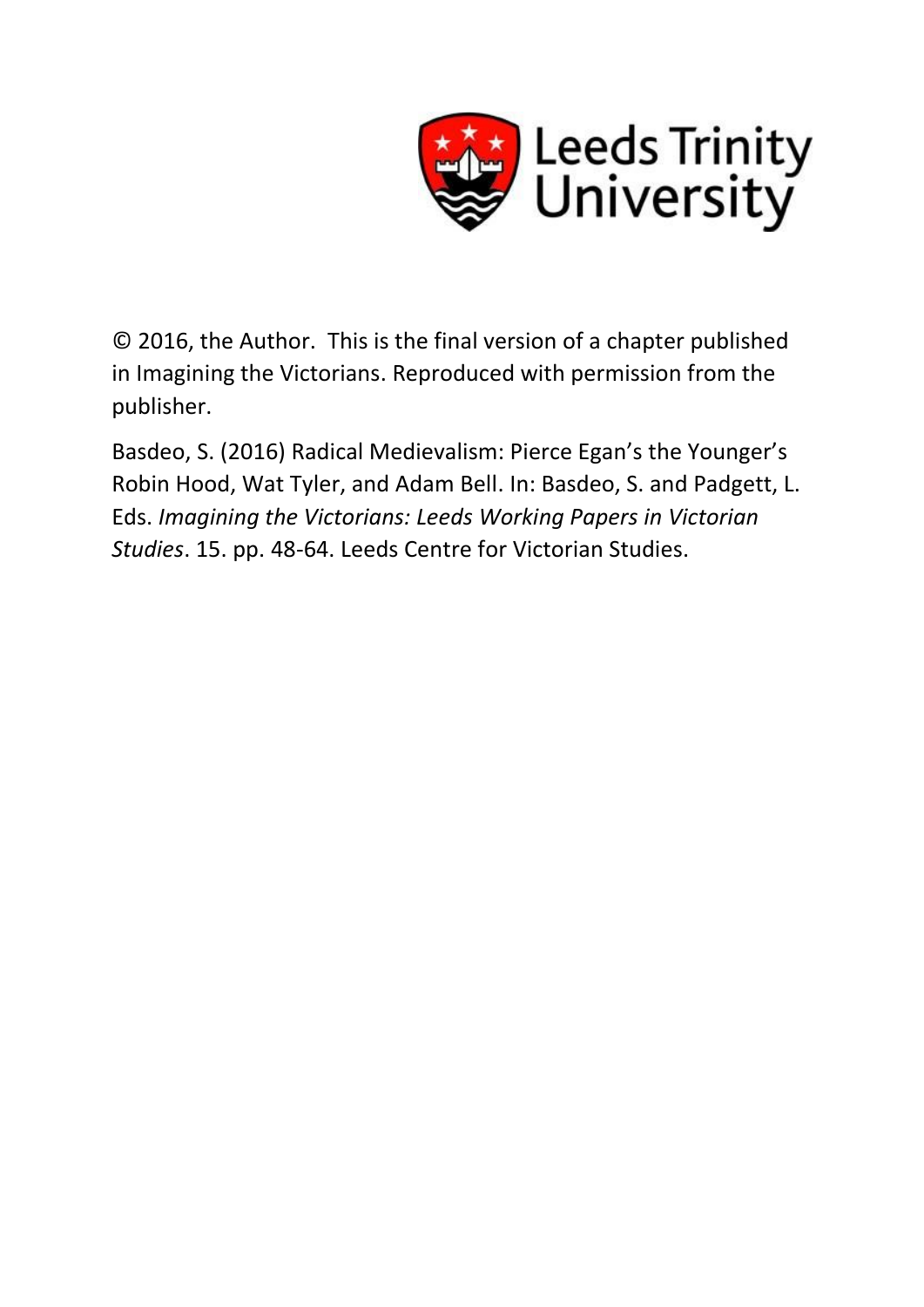# **Radical Medievalism: Pierce Egan's the Younger's** *Robin Hood***,** *Wat Tyler***, and** *Adam Bell*

Stephen Basdeo $<sup>1</sup>$  $<sup>1</sup>$  $<sup>1</sup>$ </sup> [1408016@leedstrinity.ac.uk](mailto:1408016@leedstrinity.ac.uk) Leeds Trinity University Brownberrie Lane Horsforth Leeds LS18 5HD

## Introduction

In 1866 an anonymous correspondent in *MacMillan's Magazine* declared that:

There is a mighty potentate in England whose name is Pierce Egan […] Many among us fancy that they have a good general idea of what is English literature. They think of Tennyson and Dickens as the most popular of our living authors. It is a fond delusion, from which they should be aroused. The works of Mr. Pierce Egan are sold by the half million. What living author can compare with  $\text{him?}^2$  $\text{him?}^2$ 

The author whom the writer was referring to was Pierce James Egan (1814-1880), usually styled 'the younger' to distinguish him from his more famous father who bears the same name. Egan began his working life as an illustrator, and he provided the illustrations to some of his father's works such as *The Pilgrims of the Thames in Search of the National* (1838).[3](#page-14-2) After having collaborated with his father on *The Pilgrims of the Thames*, he turned his attention to writing, and in the following year his novel *Quintin Matsys* was published in sixty three penny parts.[4](#page-14-3) He became a prolific writer, authoring at least thirteen novels, in addition to numerous contributions to *The Illustrated London News*, *Reynolds' Miscellany*, as well as holding editorships of *Home Circle* and *The London Journal*. [5](#page-14-4)

As of yet, there is no scholarly biography of Egan's life, and his works have been forgotten by all but a handful of scholars, with most of the historiographical and literary research into his career having been conducted by Stephen Knight<sup>[6](#page-14-5)</sup> and Chris R. V. Bossche.<sup>[7](#page-14-6)</sup> Scholarship upon his life and works seems to be scattered across three fields: Robin Hood Studies; Chartist studies; penny dreadful studies. One of the aims of the present article, then, is to bring the scholarship together by focusing upon three of Egan's early works: *Robin Hood and Little John* (serialised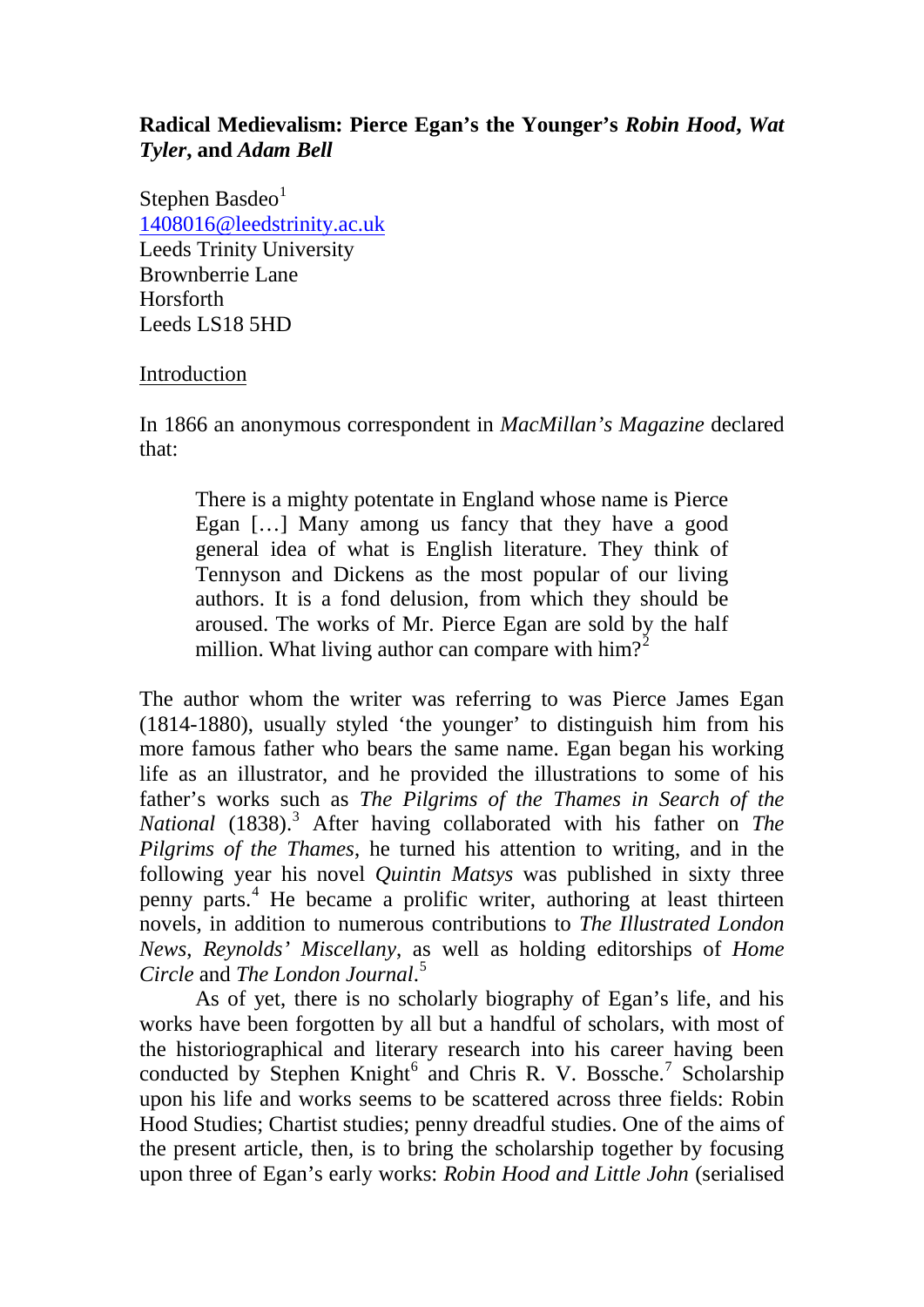between 1838 and 1840); *Wat Tyler, or the Rebellion of 1381* (serialised in 1840); and *Adam Bell; or the Archers of Englewood* (serialised in 1842). They are all tales of medieval outlaws and rebels. Robin Hood, who supposedly flourished during the late twelfth and thirteenth centuries and Wat Tyler (d. 1381), the leader of the Peasants' Revolt of 1381, need no introduction. Adam Bell, however, is a green-clad medieval outlaw archer with whom readers may not be familiar. He allegedly flourished in Cumbria around the same period as Robin Hood, and his career was also, like that of Robin Hood, celebrated in ballads such as *Adam Bell, Clym of the Clough, and William of Cloudeslie, which was first printed in 1565.*<sup>[8](#page-15-0)</sup> Of Egan's *Robin Hood*, Stephen Knight, while acknowledging that the text is violent in parts, says that Egan presents a 'curiously bourgeois' view of life in medieval Sherwood.[9](#page-15-1) Paul Buhle argues that Egan's *Robin Hood* revealed 'no political leaning by the author toward either radicalism or conservatism'.[10](#page-15-2) In contrast, Bossche argues that *Wat Tyler* supports Chartism, and is therefore a radical text. $^{11}$  $^{11}$  $^{11}$ 

Is it possible that an author could be so apolitical in one text, yet so passionately support the plight of the working-class Chartist movement in another – the same author who made numerous contributions to his radical friend G. W. M. Reynolds' periodicals? It is doubtful. Firstly, although Egan usually wrote historical novels, it was recognised by the *MacMillan's Magazine* reviewer that his novels 'deal more directly with present times',<sup>[12](#page-15-4)</sup> and consequently, as this essay will show, he intended them to have application to the political situation in his own day. Furthermore, the differing assessments of Egan's political sympathies probably stem from the fact that Egan's works are the type of text which scholars usually cite, rather than actually read.<sup>[13](#page-15-5)</sup> The methodology for this paper, then, was to read Egan's medievalist novels in full. In contrast to Knight and Buhle, this article will argue that Egan's early medievalist texts highlighted the plight of the poor and their need for political enfranchisement; Egan does this by presenting Robin Hood, Adam Bell, and Wat Tyler as working-class heroes who stood up for their political rights. In consequence of this, the essay also argues that Egan's name should be added to the list of other early Victorian radical writers such as that of his friend and fellow radical, G. W. M. Reynolds (1814-1879).

### The Novels

Sir Walter Scott is Egan's main inspiration for all of his medievalist novels. He draws upon the idea popularised in *Ivanhoe* (1819) that, since the Norman Conquest in 1066, England was a divided nation: on the one hand there was the downtrodden Anglo-Saxons, and on the other hand there was the triumphant Normans. In the words of Scott himself: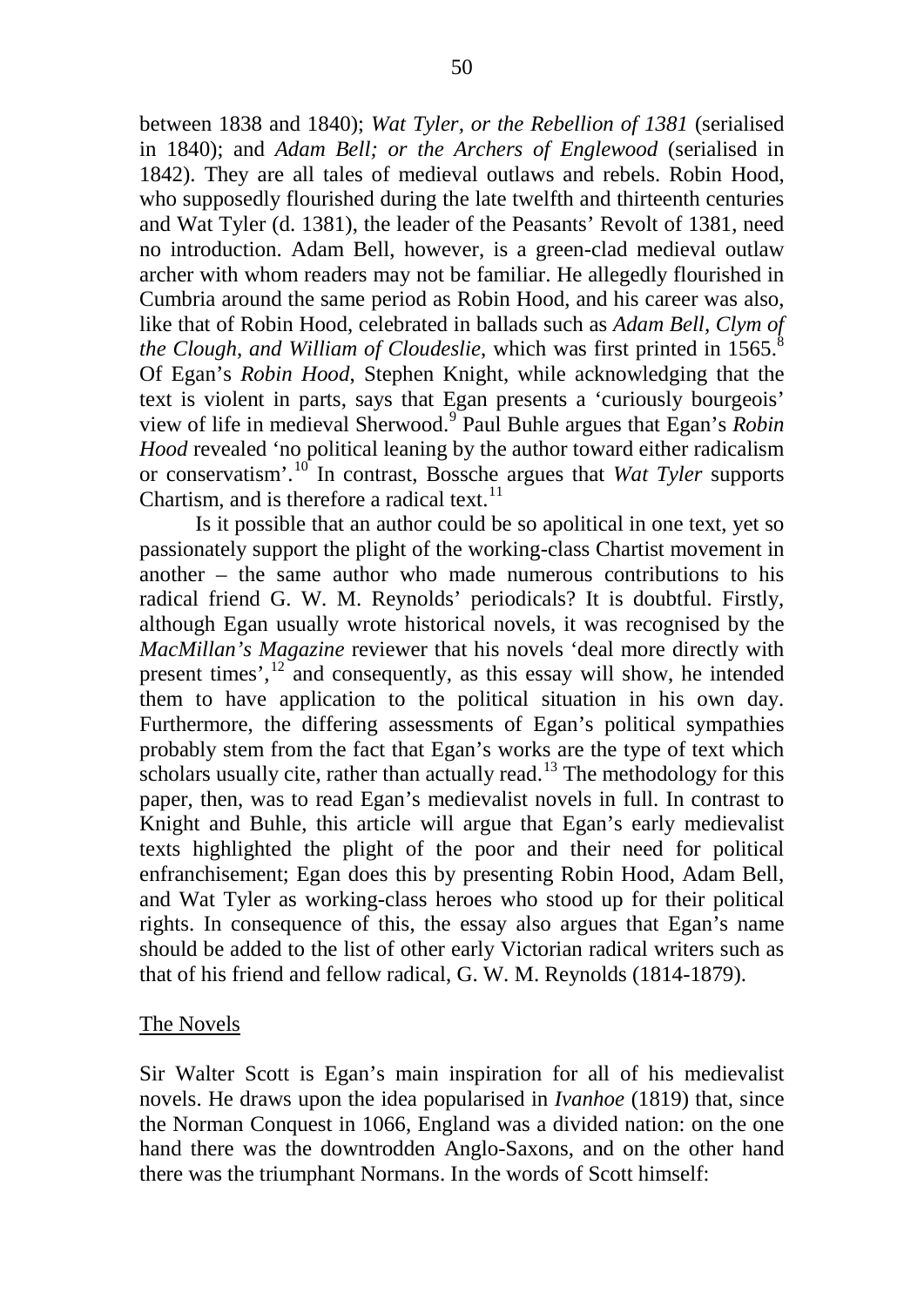A circumstance which greatly tended to enhance the tyranny of the nobility, and the sufferings of the inferior classes, arose from the consequences of the conquest by William Duke of Normandy. Four generations had not sufficed to blend the hostile blood of the Normans and Anglo-Saxons, or to unite, by common language and mutual interests, two hostile races.<sup>[14](#page-16-0)</sup>

The notion that the Anglo-Saxons and the Normans were opposed to each other was effectively invented by Scott, who drew upon and enlarged the idea of the 'Norman Yoke'.[15](#page-16-1) Nevertheless, the idea that English society in the medieval period was divided between downtrodden Saxons and the triumphant Normans, and that Robin Hood was an Anglo-Saxon outlaw, soon gained currency in nineteenth-century Robin Hood scholarship. M. A. Thiers in *The History of the Conquest of England by the Normans* (1825), for instance, said that Robin Hood was 'the last chief of the Anglo-Saxon banditti'.<sup>[16](#page-16-2)</sup> Similarly, the Robin Hood scholar and antiquary J. M. Gutch wrote in 1847 that Robin Hood was 'the celebrated hero of English serfs, the poor and the obscure of the Anglo-Saxon race'.<sup>[17](#page-16-3)</sup> Thus by the time that Egan was writing, the idea of enmity between the Anglo-Saxons and the Normans in the 1190s had become a 'fact' in historical writing.

The idea is apparent in both *Robin Hood* and *Adam Bell* which are set during the 1190s. The Anglo-Saxons are good and honourable, whilst the Normans are cunning and treacherous.<sup>[18](#page-16-4)</sup> In other places, the Normans are portrayed as buffoonish; Egan describes them as 'monkeys',<sup>[19](#page-16-5)</sup> and there is a particularly comic scene in which the outlaws force the Bishop of Hereford and his Norman knights to drink copious amounts of alcohol, and the outlaws make them sing and dance for their entertainment.<sup>[20](#page-16-6)</sup> Similarly, in *Adam Bell*, the eponymous outlaw minces no words when expressing his hatred of the Normans, calling them 'dogs', 'curs', and upon meeting a lone Norman in the forest, he declares how the Normans have 'our deepest contempt'.<sup>[21](#page-16-7)</sup> In a completely ahistorical move, Egan carries the Saxon versus Norman theme further than the 1190s and through to the 1380s in *Wat Tyler*. For example, Leowulf, one of Tyler's associates (a name that sounds suspiciously like Beowulf), exclaims that 'we'll teach the Norman ruffians that a Saxon's hatred of their villainies carries death with it'.<sup>[22](#page-16-8)</sup> In fact, Egan also utilises this theme in two of his other medieval tales: *Fair Rosamond* (1844), and *Edward, the Black Prince* (c.1850).

In the 1820s and 1830s, radical writers such as John Wade (1788- 1875) racialised their contempt for the nineteenth-century aristocracy by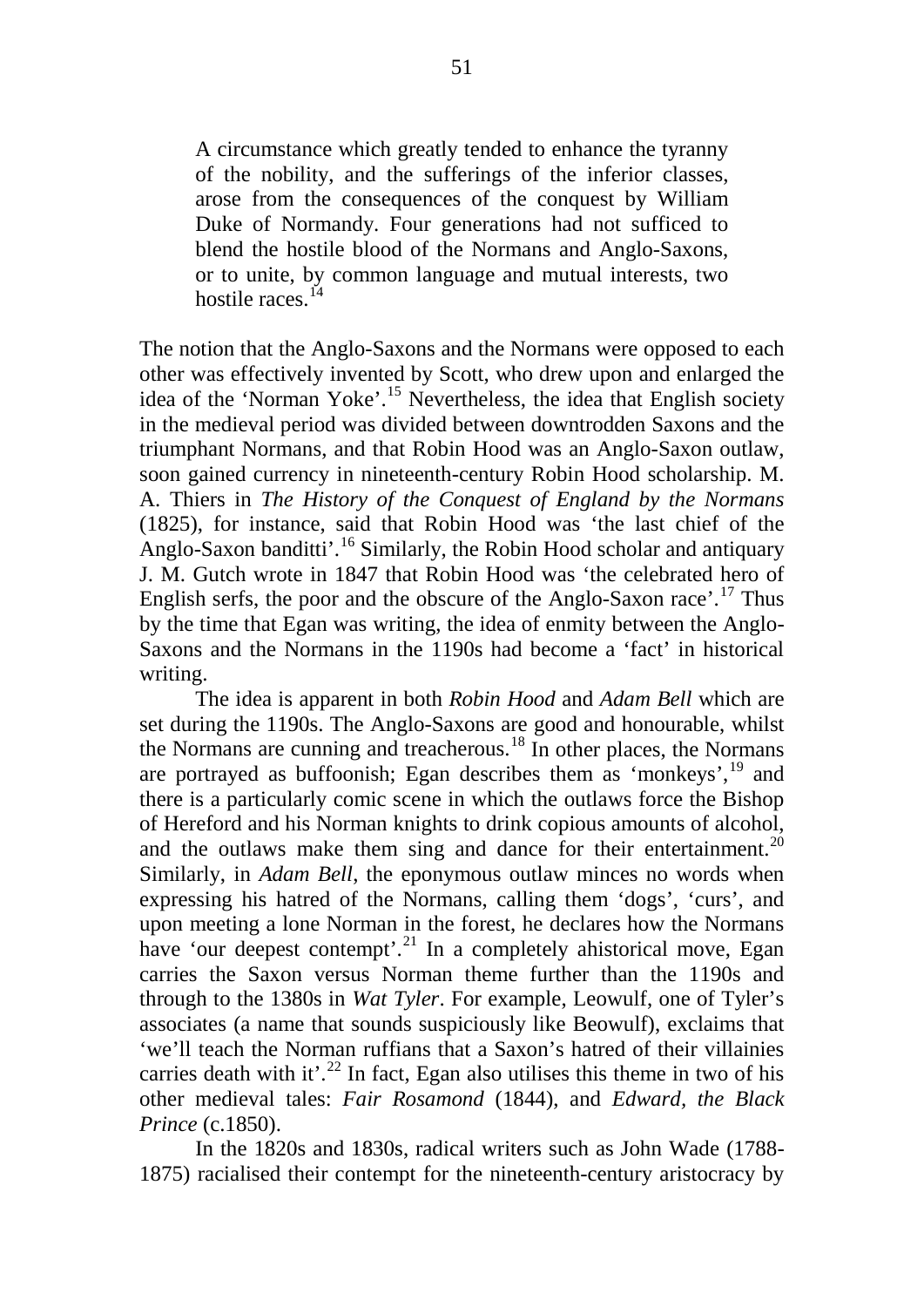drawing direct comparisons between the medieval Norman nobility and the nineteenth-century aristocracy. John Wade in his *The Extraordinary Black Book* (1820), for instance, referred to the early nineteenth-century aristocracy as 'our *Norman* lawgivers' (emphasis added).<sup>[23](#page-17-0)</sup> In each of Egan's novels, the Normans effectively represent the nineteenth-century elites, while the Anglo-Saxons represent the downtrodden working classes. Hence the language of class comes through strongly in each of Egan's tales. In *Robin Hood*, he writes that there are 'two classes' under whom the poor Anglo-Saxons suffer: wealthy Norman landowners and the Catholic Church.[24](#page-17-1) In *Adam Bell*, it is 'the poorest *class'* (emphasis added) who suffer most as a result of the Norman Conquest:

The villeins or vassals, were transferred from the estates upon which they were born and bred, like flocks of cattle, to various parts of the country – exchanged or sold, as it suited their new owners, as so much common stock, and were, with much policy, divided and subdivided, that they might not unite and rise up en masse to destroy their oppressive conquerors.[25](#page-17-2)

Similarly, towards the close of *Wat Tyler*, Egan exhorts 'the poorer class', who are 'the true source of all power', to rise up and form a council between themselves 'so that they may not be, as they have been, trampled upon'. $^{26}$  $^{26}$  $^{26}$ 

In *Robin Hood*, after Robin is outlawed he and his fellow Anglo-Saxon outlaws resist the Normans by taking to the woods and forming a just forest society with its own laws. Robin is not a dictator, however, for he must first be *elected* by his fellow Anglo-Saxons. In a rousing speech to his fellow outlaws and countrymen, depicted as a medieval version of an electoral hustings, he says:

Friends and brother Saxons – This is a proud and joyous moment for me, that you should so unanimously and cheerfully, at the instigation of Little John, elect me as the head of your community; warmly and earnestly I thank you for it […] All I have to speak upon the fact of my being your leader, is of the duties which will be imposed on me by my post, and of the constant endeavours I will make to perform them to your satisfaction.<sup>[27](#page-17-4)</sup>

What could have been more radical to Victorian readers than seeing people of lowly birth voting for their leader? Robin's election, furthermore, is based upon merit rather than his 'noble' birth, for he must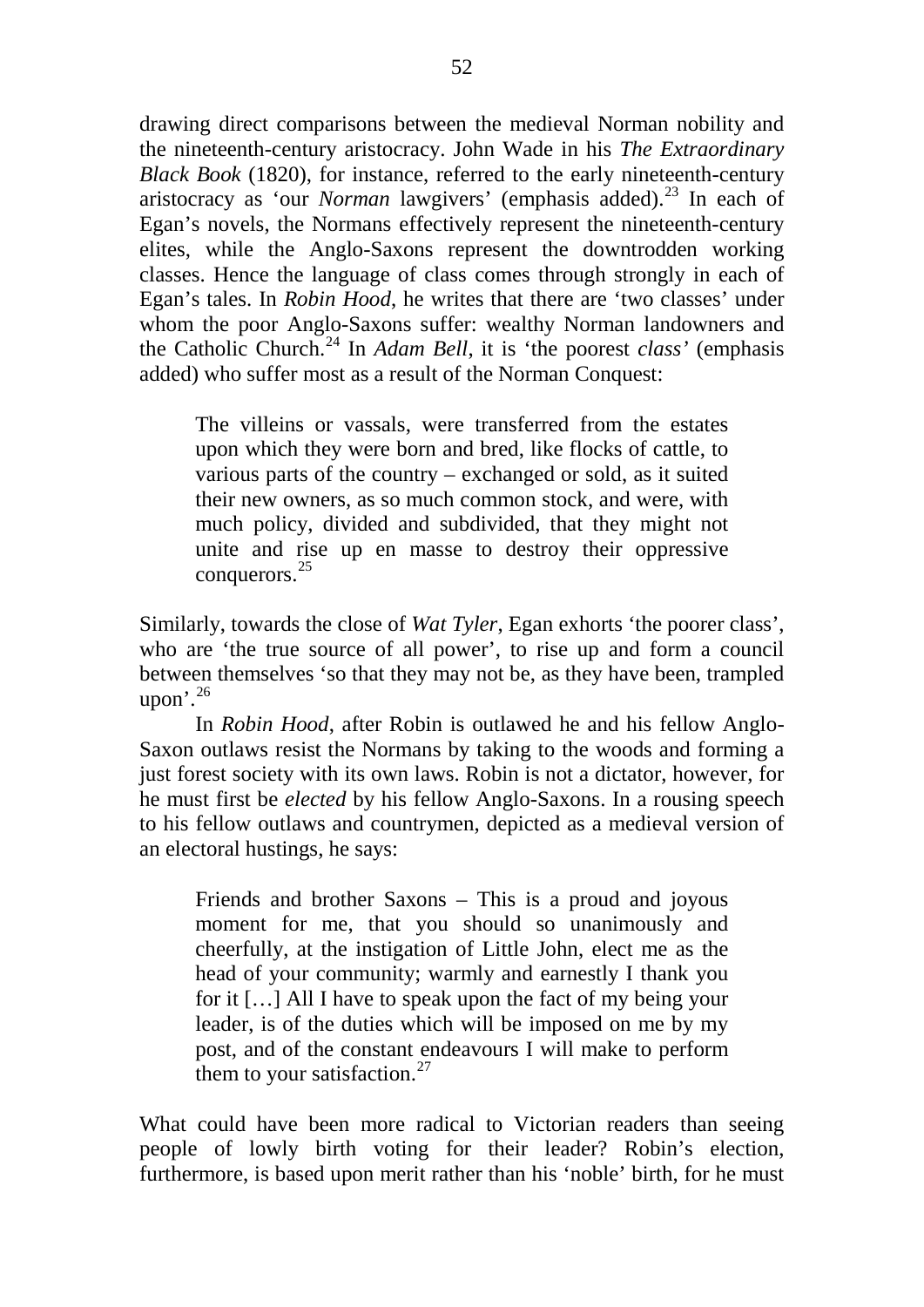endeavour to perform his duties to the 'satisfaction' of his countrymen (the point about his noble birth shall be returned to below). Indeed, the forest society of Sherwood is egalitarian; when Robin's love interest Matilda goes to live in the forest with Robin and the outlaws, she asks that people refer to her as 'Maid Marian'. This is so that the others dwelling in the forest might not think her either above or below the other inhabitants.<sup>[28](#page-17-5)</sup> In fact, the outlaws pay little regard to rank in general. Egan writes that Robin was raised 'without that consideration of rank which should induce us all to bow quietly to any freak or whim that the great may possess'.[29](#page-17-6) This sentence could be read as highly supportive of the status quo, were it not for the words 'freak' and 'whim'. Readers may have found themselves questioning just why, exactly, they should be deferential to their supposed 'betters'. Similarly, Little John, when he first meets Friar Tuck, also known as the Clerk of Copmanhurst (an obvious continuity with Scott's *Ivanhoe*),<sup>[30](#page-17-7)</sup> says this:

"Understand me, Sir Clerk of Copmanhurst, if that be thy title, which your boisterous bawling taught me to be it, that you are stopped by him who would stop anyone from whom he wanted an answer, and one who is beneath thee only so much as thy nag gives thee in height."<sup>[31](#page-17-8)</sup>

Their subsequent resolve is to despoil the Normans continually because they deprive the Anglo-Saxons of every little thing which might make them self-sufficient and happy in their own land.<sup>[32](#page-17-9)</sup>

In *Adam Bell*, the outlaws are already formed into a cohort at the outset of the story, and so the reader does not witness the formation of a just outlaw society through elections. Bell and his fellow outlaws live in the forest because they were 'stripped of their estates and their political rights'.<sup>[33](#page-17-10)</sup> Egan also inserts radical figures into his narrative; the third character whom the reader meets is a mysterious Lud of the Tarn, a relative of Adam Bell's, who lives in the forest and is looked up to and known by all the outlaws of Englewood.<sup>[34](#page-17-11)</sup> He is a relatively elusive figure in Egan's novel, often spoken of but rarely, apart from the first chapter, actually depicted. Lud of the Tarn is a relatively obvious allusion to Ned Ludd, the 'mythical'<sup>[35](#page-17-12)</sup> machine breaker from whom the working-class Luddite movement took its name.

Egan's democratic ideals are somewhat restrained in both *Adam Bell* and *Robin Hood*, and he seems to be railing more against 'Old Corruption',  $36$  rather than fully setting out a vision of a democratic society. It was an alliance of reform-minded men drawn from both the working and middle classes who, through that term, drew attention to the problems in Britain's political system.[37](#page-17-14) And it was not simply in *Robin*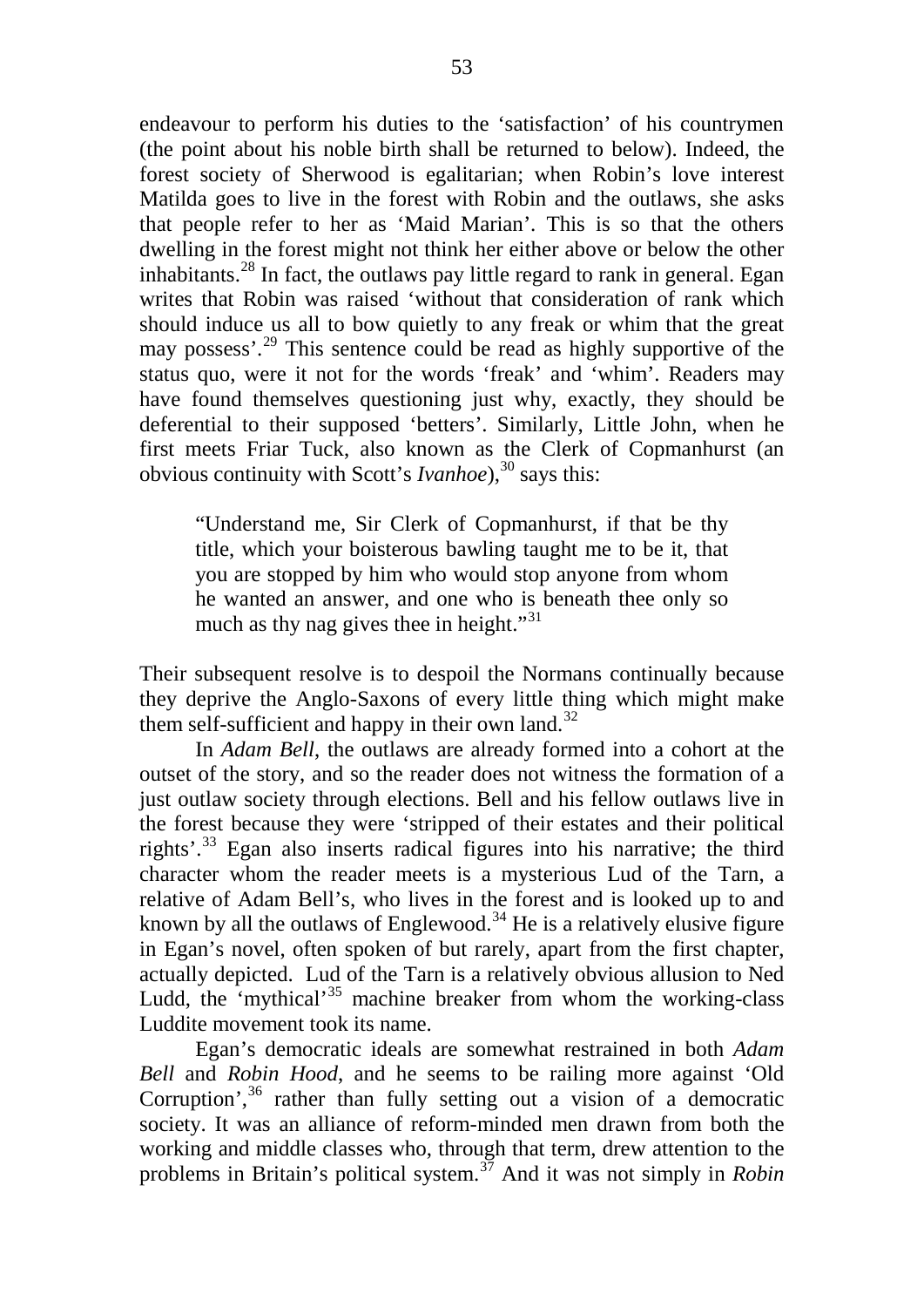*Hood* and *Adam Bell* that Egan draws attention to the corruption inherent in the medieval establishment. At the commencement of another of Egan's medievalist novels entitled *Edward, The Black Prince; or, A Tale of the Feudal Times* (c.1850), he places a particular emphasis on the time during the reign of King John when, supposedly, the medieval middle and working classes successfully allied together and won political rights from the aristocracy:

It would at this day be difficult to imagine the misery in which these serfs or slaves existed, and, as in the best of their times, bad was their condition […] Coupled with these injuries were the King's demands from his immediate vassals – the barons, which in turn were extorted with relentless harshness from their vassals – the landholders, farmers, and freemen who were compelled to exact further forced contributions on the unhappy serfs […] losers thus on all sides, the middle classes lifted up their voices against their lords' exactions.[38](#page-17-15)

Through the alliance of the medieval middle and working classes, Egan says, 'the Barons, moved by THE PEOPLE, struck a blow against despotism. MAGNA CHARTA was the result.'[39](#page-17-16) Similarly, in *Fair Rosamond*, Egan tells readers how the Normans 'cruelly oppressed the wretched people of the land' and taxed them by laying 'tribute after tribute upon towns and cities'.[40](#page-17-17) The oppressive monarchy and aristocracy, and their unjust taxes, are what Egan censures. Thus the discourse of 'Old Corruption' is obviously a theme that runs throughout Egan's medievalist stories.

Robin Hood had been appropriated to radical ends previously to Egan, most notably in Joseph Ritson's *Robin Hood: A Collection of All the Ancient Poems, Songs, and Ballads* (1795) where he is described as:

A man who, in a barbarous age, and under a complicated tyranny, displayed a spirit of freedom and independence, which has endeared him to the common people, whose cause he maintained, (for all opposition to tyranny is the cause of the people,) and, in spite of the malicious endeavours of pitiful monks, by whom history was consecrated to the crimes and follies of titled ruffians and sainted idiots, to suppress all record of his patriotic exertions and virtuous acts, will render his name immortal.<sup>[41](#page-17-18)</sup>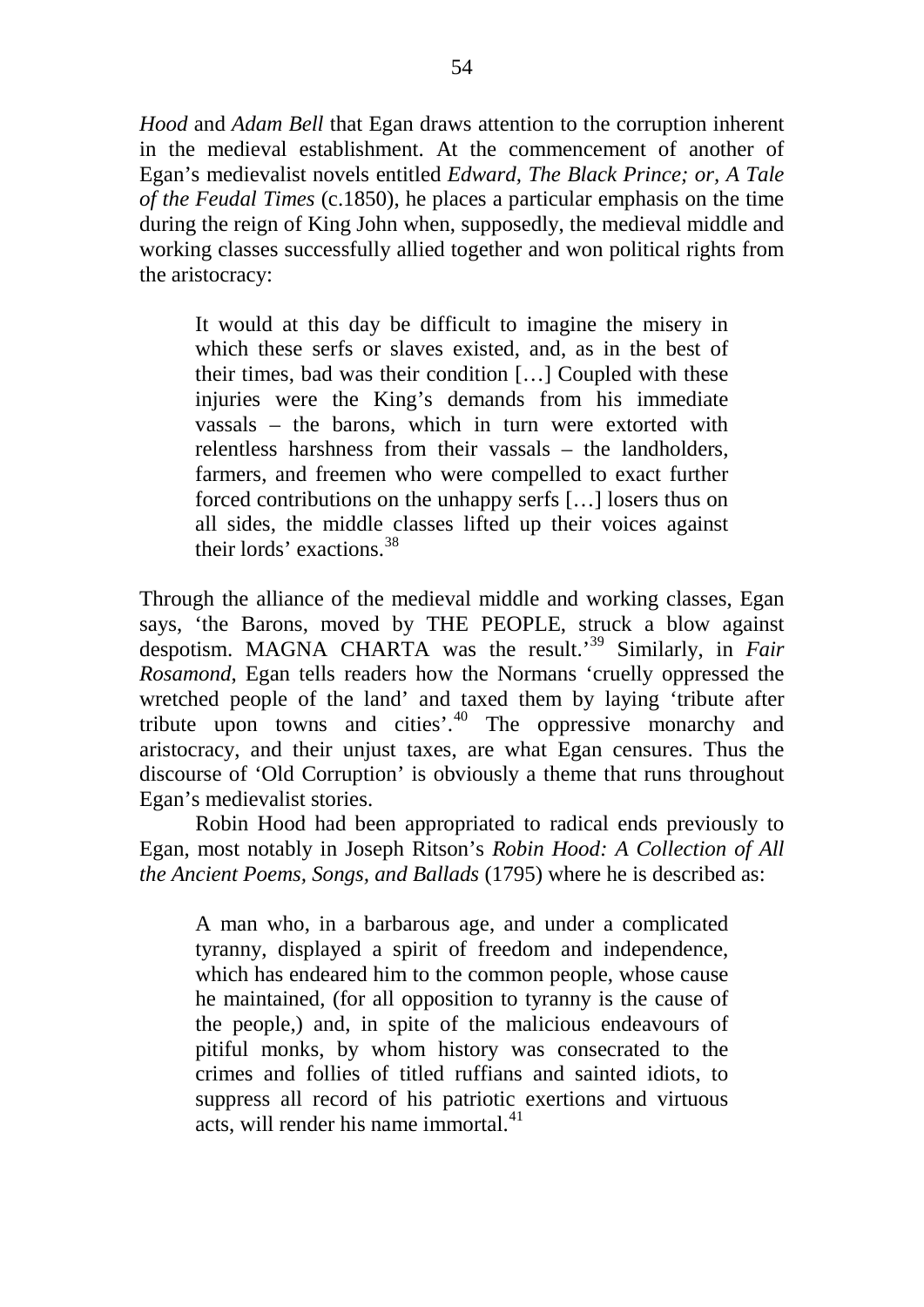Thomas Miller – a radical who continued writing the third series of Reynolds' *The Mysteries of London* – similarly portrays Robin as a radical figure in *Royston Gower; or, The Days of King John* (1838) who fights against 'the tyranny of the Norman forest laws'.[42](#page-17-19) Less bombastic than either Ritson or Miller, Egan's criticism of the establishment is more subtle, and often takes the form of witty sarcasms directed against the Church and the government in the medieval period:

They [the Normans] well knew what living on the fat of the land meant […] and with their wealth they indulged in gluttony, debauchery, and every species of wickedness. They were ignorant to such an extent that, William of Malmesbury tells us, when the Normans first came over they could scarcely read a Church service […] The Clergy were not to be put aside; by clamouring and cringing they got a place among the rest of the cormorants, and gorged as before, keeping out all they could, and taking up as much room as they could contrive to get possession of. $43$ 

Indeed, the outlaws are not 'outlaws' as such; the real criminals in all three texts are the Normans, and in the serials which Reynolds and Egan produced for the *The London Journal*, one contemporary commentator remarked how all of the villains were usually 'high-born'.<sup>[44](#page-17-21)</sup> In the case of Egan's novels, as it has already been illustrated, the 'high-born' villains are Normans. The outlaws in *Robin Hood* and *Adam Bell* resist the Normans most forcibly through violence. At one point, Robin shoots the Norman Caspar Steinkopf in the eye,  $45$  and in another place he shoots a soldier in the throat.<sup>[46](#page-17-23)</sup> Additionally, when a Templar attempts to rape Marian, Robin kills him and hangs his dead body upon a tree as a warning to all Normans who might try the same.<sup>[47](#page-17-24)</sup> A similarly grisly spectacle is observed when Allen-a-Dale cuts off a Norman soldier's arm.[48](#page-17-25) These violent acts were vividly portrayed in the novels, many of them by Egan himself, which is indicative of the early Victorians' love for violent entertainment.<sup>[49](#page-17-0)</sup>

Whilst it is relatively easy to see the eponymous title characters of *Adam Bell* and *Wat Tyler* as working-class heroes,<sup>[50](#page-17-26)</sup> the only thing which might complicate the case for radicalism in *Robin Hood* is the fact that the outlaw is portrayed as the Earl of Huntingdon. The idea that Robin was a nobleman was first articulated by Anthony Munday in two plays entitled *The Downfall of Robert, Earle of Huntington* and *The Death of Robert, Earle of Huntingdon* (1597-98). The fact the Robin is a lord in this text has led some scholars such as Stephen Knight to conclude that Egan's *Robin Hood*, the violence in his narrative notwithstanding, is a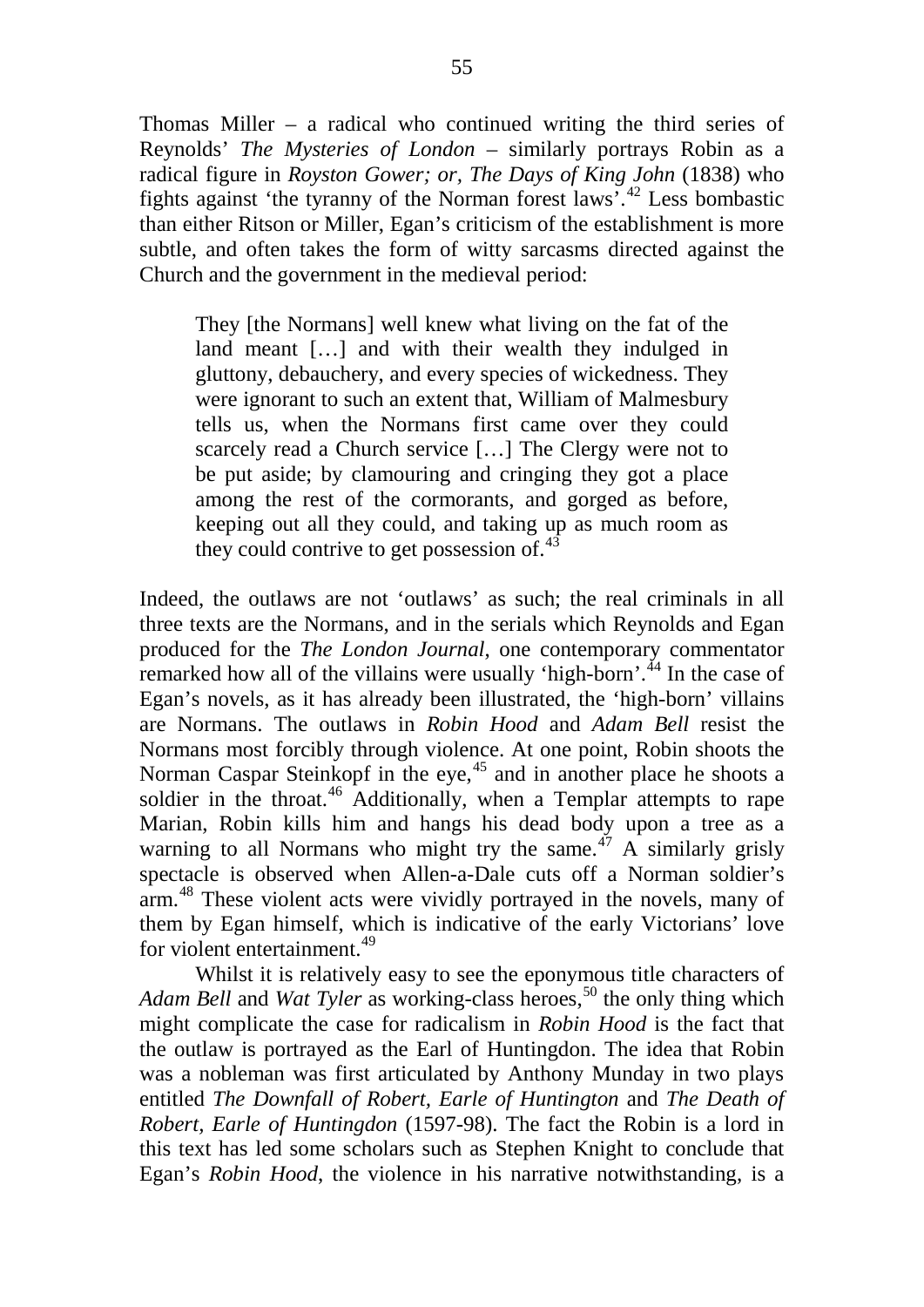relatively conservative and 'gentrified' portrayal of the outlaw legend.<sup>[51](#page-17-27)</sup> Egan skirts around this issue quite well, however, for once Robin learns of his birth-right, although he does attempt to reclaim it through legal means,<sup>[52](#page-17-28)</sup> in Book II he soon realises that the possibilities of reclaiming it are slim and thereafter ceases to try.<sup>[53](#page-17-29)</sup> In fact, even at the end of the novel, Robin is still dispossessed. Although King Richard orders that restitution of his estates be made to Robin, the lying, scheming monks refuse to give up the Huntingdon estates:

"Possession is nine-tenths of the law," says the adage, and the crafty Abbot of Romsey tried hard to make it ten; he did not attempt open opposition to the will of Richard, but he craved time to enable him to retire to his other estates; and during that time he employed every means to gain the Chancellor to his side, by making him presents of great value, and offering him assistance in any way, should it be required; and by these means the decree of Richard was evaded.[54](#page-17-30)

Moreover, Robin never lives among the upper classes; Egan explains that 'he had mixed with no society above the class in which Gilbert Hood [his adoptive yeoman forester father] was placed'.[55](#page-17-31) The casting of Robin as the Earl of Huntingdon seems to be a result of the fact that Egan wished to pay at least some lip service to the overall Robin Hood tradition. In his preface, for instance, Egan references Ritson's *Robin Hood* (even then, Ritson, himself a radical, saw no problem with a Lord standing up for the people),[56](#page-17-1) and throughout his novel there are numerous footnotes indicating which Robin Hood ballads different parts of his novel are based upon.[57](#page-17-2) Thus Egan's portrayal of Robin as a nobleman is him paying his debt to the tradition, but he finds ways to negate what to him seems to have been the rather inconvenient 'truth' that Robin was of noble birth.

If Robin Hood had been a somewhat awkward radical figure for Egan, by virtue of the fact that the tradition said that the outlaw was the Earl of Huntingdon, this was not the case with *Wat Tyler*. The leader of the Peasants' Revolt had been appropriated by radicals before, such as Thomas Paine in *The Rights of Man* (1791),<sup>[58](#page-17-3)</sup> and in Robert Southey's *Wat Tyler* (1817). In Southey's play, Tyler leads 'the sovereign people' to 'demand justice'.[59](#page-17-5) Egan's *Wat Tyler* is an altogether more satisfactory novel than either *Robin Hood* or *Adam Bell*, for it is here that his egalitarian ideals really shine through. The setting is England in the 1300s, and the Normans rule the Anglo-Saxons by terror. The narrative is as violent in places as *Robin Hood* and *Adam Bell*. Men, women, and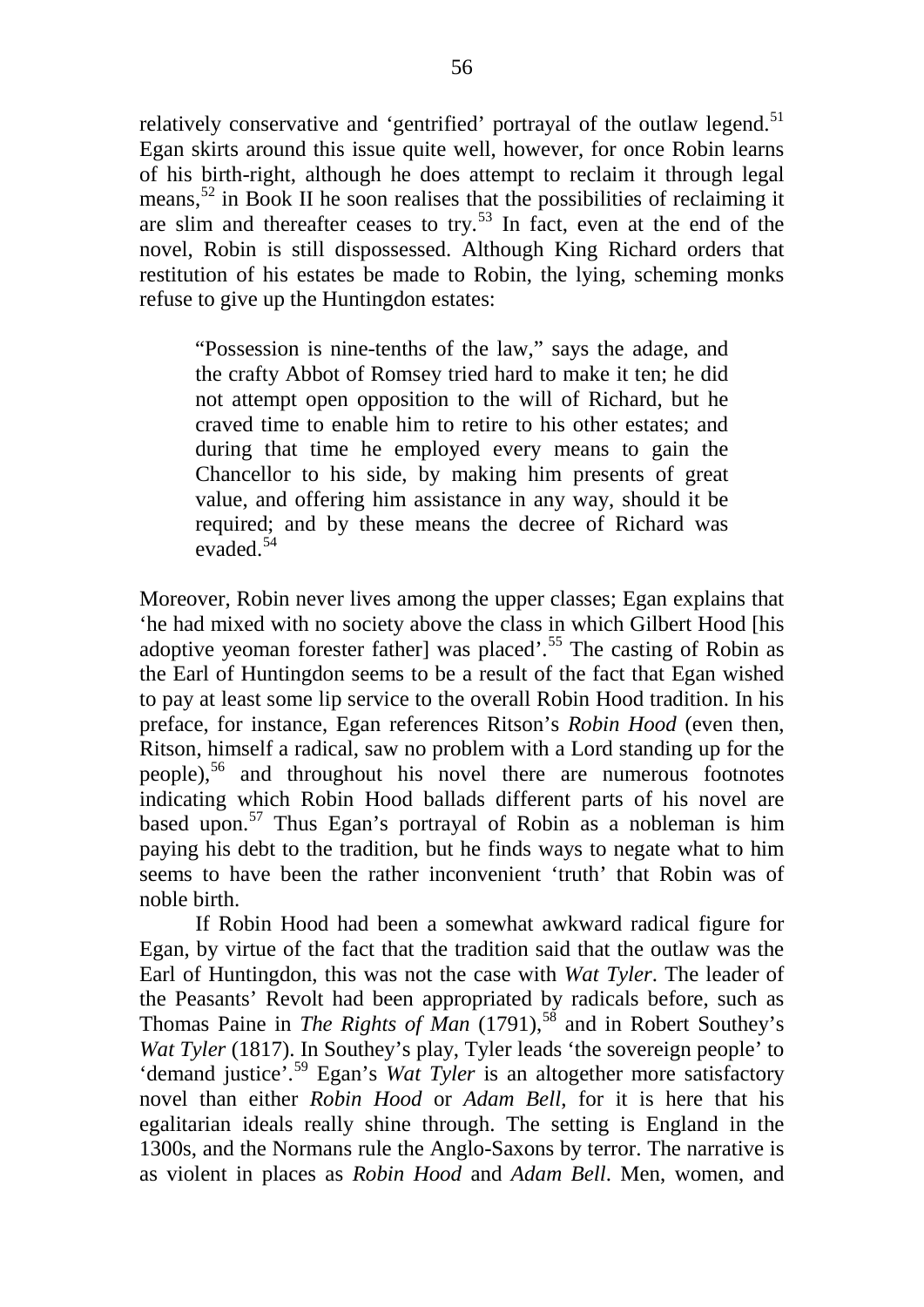even children are not spared from the Normans' murderous outrages. For instance, there is one scene in which a Norman stabs a maid in her house, and drags her along the floor.<sup>[60](#page-17-9)</sup> In spite of all the depredations they suffer, however, Tyler and his fellow peasants are no law breakers; they first try to achieve a fairer society through democratic means. Tyler explains that the peasantry 'did send petition after petition, but in vain – fresh taxes were imposed and rigorously exacted, and all their appeals and prayers were unheeded'.<sup>[61](#page-17-10)</sup> Tyler and his associates Jack Straw and John Ball, therefore, seek the establishment of a 'code of laws', or a 'charter'.<sup>[62](#page-17-11)</sup> As Bossche points out, Egan's novel was published when the second wave of Chartism was beginning to emerge, and the 'charter' that Tyler and his associates seek is highly reminiscent of the Chartist struggle. $63$  Included in this charter is 'the undoubted right to *elect* a sovereign' (emphasis added).<sup>[64](#page-17-32)</sup> Issues come to a head when a 'monstrous poll tax'<sup>[65](#page-17-33)</sup> is levied upon all people over the age of fifteen to pay for King Richard's foreign wars, and tax gatherers are sent out into the country to collect it. Still, however, the peasants think that if they only appeal to the King, who will grant them their charter, then all issues will be resolved. Tyler is moved to lead the revolt, however, after an incident with a Norman tax collector who visits Tyler's house. The tax collector finds his daughter at home alone and 'full of strong drink'<sup>[66](#page-17-13)</sup> attempts to rape Tyler's daughter. At that instant, Tyler arrives home, seizes his hammer, and strikes the tax collector on the head, with the consequence that 'his brains were scattered about the place by one tremendous blow'.<sup>[67](#page-17-34)</sup> This event, combined with the fact that the Saxons' political demands are not met, makes Tyler, Straw, Ball, and the peasants rise up and march on London.<sup>[68](#page-17-35)</sup> It is in Egan's portrayal of the exchange between the King and Tyler in which the latter displays his open contempt for authority:

"Thinkest thou, if thou hadst performed the duty for which the people placed thee on the throne […] would they have quitted their homes to assemble in a body and demand their rights? King, they placed thee on the throne."

"I am the Lord's anointed' exclaimed Richard haughtily; "I received the Crown from God, not the people."

"That is a juggle of priestcraft, which will only suit the weak minds of the superstitious," said Wat. $^{69}$  $^{69}$  $^{69}$ 

This exchange is unambiguous – the King's power emanates from the people, not from divine right, a notion which Tyler trashes. To contemporary radicals such as Wade, referred to above, the idea of the divine right of Kings was simply one of the many 'fictions of regality'.<sup>[70](#page-17-16)</sup> When *Wat Tyler* was published in the midst of the second wave of the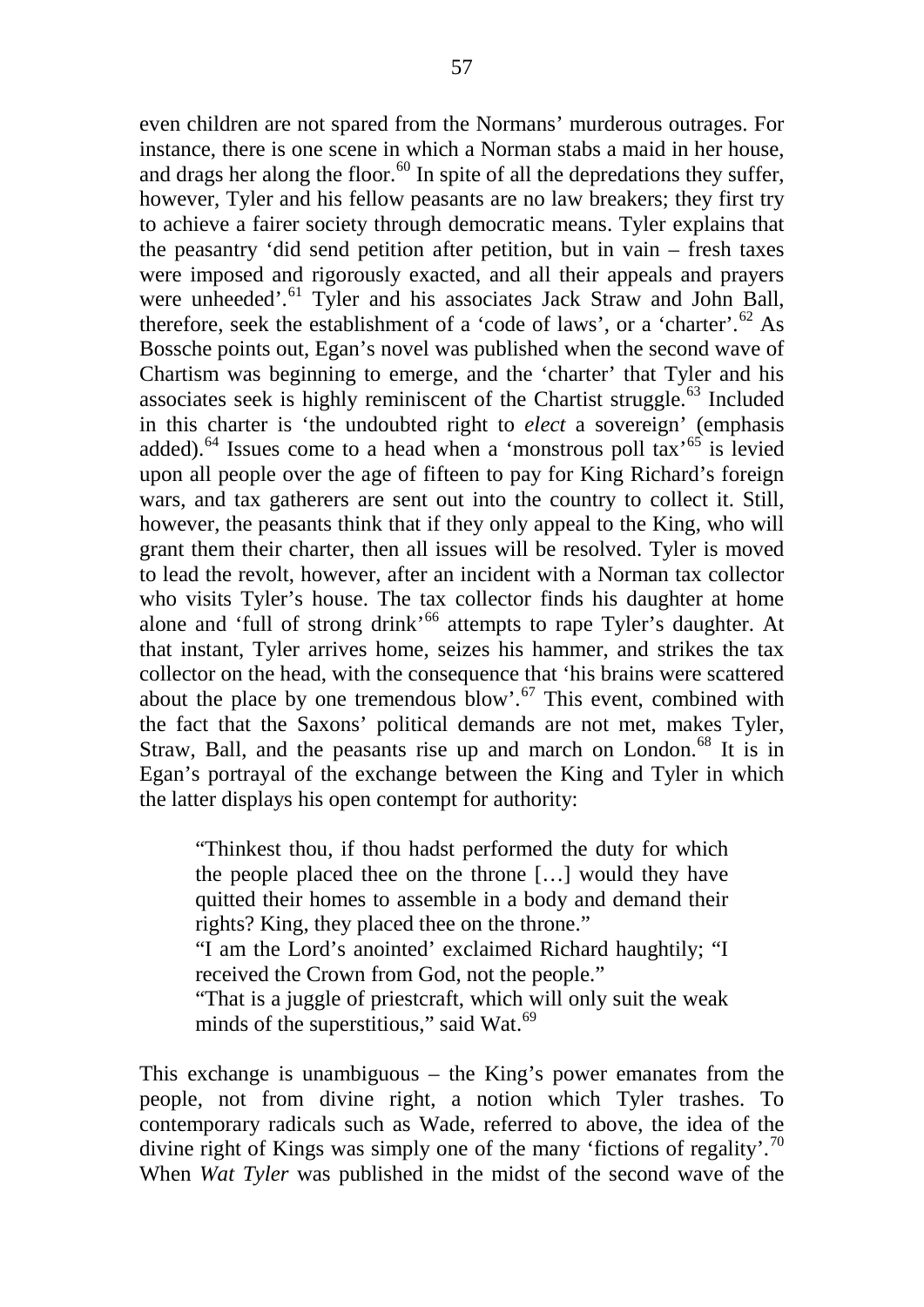Chartist movement, Egan's talk of a 'Charter', and the right to *elect* a sovereign, cannot have failed to have resonance for many of his readers.

### Conclusion

The Robin Hood historian, James C. Holt, said that Egan's *Robin Hood* 'was the first comprehensive story deliberately written for children'.<sup>[71](#page-17-17)</sup> Holt was writing as a medieval historian with a relatively uncomprehensive knowledge of the history of Victorian penny serials. Although this essay disagrees with Stephen Knight on some points regarding Egan's novel, his contrasting assessment of the audience composition for Egan's *Robin Hood* is sound. He says that it was not children who read his works but 'a mass adult audience'.[72](#page-17-37) The reasons that Knight goes on to give for this argument are that 'the novel is very closely printed, and is actually of three-decker length, running to nearly four hundred thousand words, beyond most children then and now'.<sup>[73](#page-17-18)</sup> Similarly, *Wat Tyler,* due to its length, would have warranted the three volume novel format, and the collected edition of 1851 comprises, like *Robin Hood*, five hundred and ten pages of double-columned minute typeface.[74](#page-17-38) On the other hand, *Adam Bell* is a lighter novel than both *Robin Hood* and *Wat Tyler*, with the first collected edition numbering only one hundred and ninety four pages. Moreover, the themes of democracy and egalitarianism which run throughout the novels, as well as their violent words and imagery, suggest that these stories were primarily produced for an adult audience. Certainly Egan's novels, printed during the late 1830s and 1840s, were published at a time when working-class adults were turning away from the literature of philanthropist organisations such as SPCK in favour of penny bloods.[75](#page-17-19) Thus to use an anachronistic term, Egan's publications would fall under the 'mass market' description, and were certainly not the sole preserve of children.

Certainly his serials were successful, for after their initial release in penny parts they were bound together in book form. And they were reprinted frequently, with Egan remarking in his preface to *Paul Jones, the Privateer* (1842) that 'the public have been most generous – the sale of "Robin Hood" (especially), and "Wat Tyler" &c. having been most extensive and highly flattering'.<sup>[76](#page-17-39)</sup> Whilst research was being undertaken for this article, it was found that *Robin Hood* went through six editions.[77](#page-17-20) Egan's *Robin Hood* was also adapted for a French audience in two novels entitled *Le Prince des Voleurs* (1872) and *Robin le Proscrit* (1873) which have been attributed to the French author Alexandre Dumas. These two French novels were then translated back into English as *The Prince of Thieves* and *Robin Hood the Outlaw* respectively. *Wat Tyler* similarly fared well, with six bound volumes appearing after its initial print run in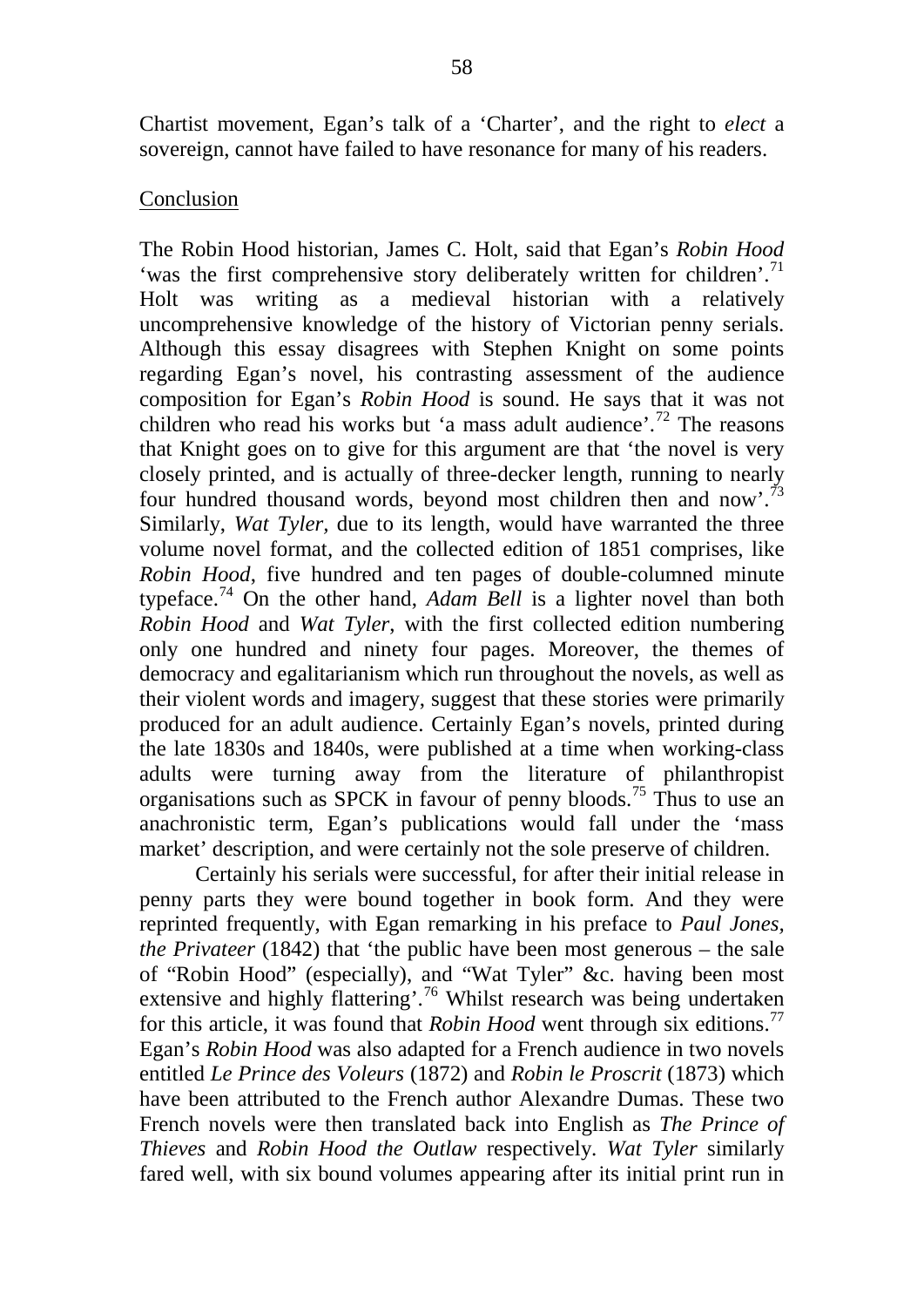penny serial format. A bound volume comprising all the penny parts was published immediately after the first print run by F. Hextall in 1841 and reprinted several times thereafter by different publishers.<sup>[78](#page-17-22)</sup> Less successful was *Adam Bell* which appears to have gone through only three editions after its initial run in  $1842.^{79}$  $1842.^{79}$  $1842.^{79}$  Nevertheless, if popularity is measured in terms of reprints, or being sold 'by the half million', <sup>[80](#page-17-0)</sup> then Egan can lay claim to having been one of the most popular authors of the nineteenth century. And this is part of the reason why Egan's novels deserve attention, for in the words of the correspondent in *MacMillan's Magazine*, 'an author who can command a million readers ought not to be overlooked'.<sup>[81](#page-17-40)</sup>

Whilst the correspondent in *MacMillan's Magazine* cited at the beginning of this article was favourable to Egan's work as a whole, other reviewers were not. One anonymous writer in *The Westminster Review*, in an article entitled 'Modern Perversions', said that '"Robin Hood and Little John" by Pierce Egan the Younger! Truly this is too bad'. $82$  The reviewer goes on to state that England's national hero has become nothing more than 'a thorough-bred cockney of the year of grace 1839 [...] in the region of undying glory occupied by Tom and Jerry, Black Sall, and Dusty Bob'.<sup>[83](#page-17-41)</sup> In other words, the reviewer is dismayed that Robin is now a working-class hero in Egan's text; 'Tom and Jerry' being a reference to Egan the Elder's *Life in London* (1823), and Dusty Bob a colloquial term for a Parish Dustman. $84$  The same reviewer, however, still gives Egan credit for making Robin Hood 'far above Jack Sheppard',[85](#page-17-28) which, given the contemporary furore around W. H. Ainsworth's eponymous novel published in  $1839$ ,<sup>[86](#page-17-29)</sup> was at least a grudging compliment.

Egan's political stance was not detected by any of the reviewers. Perhaps this was due to the fact that rebels such as Robin Hood, in spite of Ritson and Miller, had been reconfigured as non-radical figures in previous novels. Scott was a Tory, and instead of challenging the establishment, in *Ivanhoe* Robin of Locksley works with Richard I to build a better society. Similarly, at the close of the anonymously authored *Robin Hood: A Tale of the Olden Time* (1819),<sup>[87](#page-17-31)</sup> the novel ends with a command to readers that is highly supportive of the status quo: 'Fear God – Honour the King – Relieve the Poor – Forbear to envy the rich; and do as you would be done by all mankind!'<sup>[88](#page-17-3)</sup> Additionally, another reason that these radical sentiments were missed may be due to the fact that Egan's novels were usually set in the distant past, with their settings being too remote for reviewers to grow nervous about the democratic ideals contained in them. Although it is surprising that even in Egan's *Paul Jones*, set during the American War of Independence of 1776 – 1783, the title character's hatred of England's monarchical government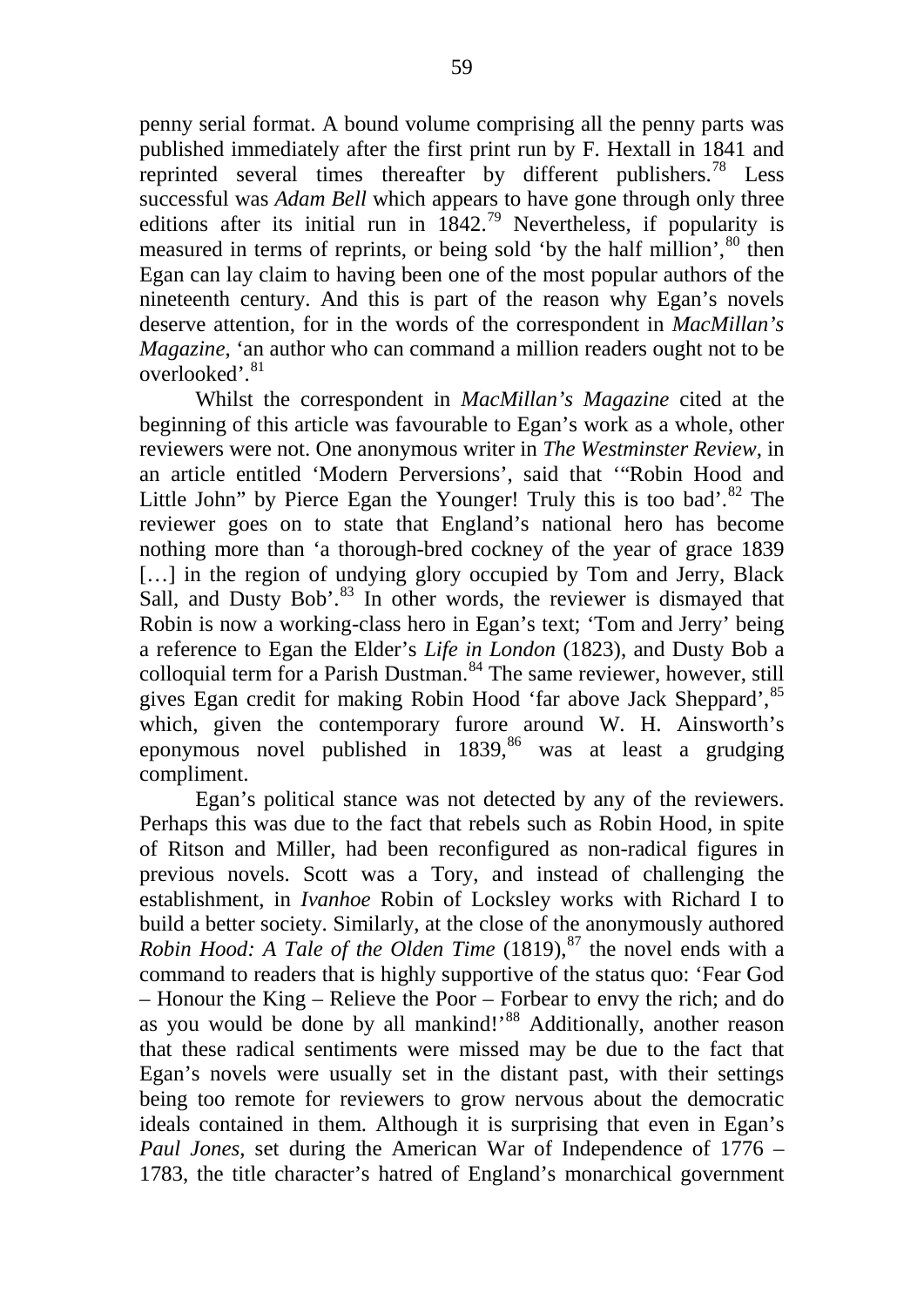was not picked up on. In that novel, for instance, Paul says that he fights for 'the weak against the strong – the oppressed against the oppressors – for liberty against tyranny'.<sup>[89](#page-17-5)</sup> Jones, an Englishman, joins the American rebels because 'the mother country was a hotbed of injustice' and 'unjustly oppressed the colonies'.<sup>[90](#page-17-6)</sup> Furthermore, Egan's radicalism was most likely not detected because the first thing that reviewers picked up on was the overt violence and lust in his tales. One correspondent in *The Times* remarked that 'Lust was the Alpha and Murder the Omega' of his tales. $91$  There is also the possibility that reviewers did not actually read Egan's works, and just assumed that they were violent and immoral as they deemed many other penny serials were. Indeed, in the review of Egan's Robin Hood in *The Westminster Review*, there are no quotations from Egan's novel from beyond chapter one. As John Springhall points out, penny serials in the later Victorian period were rarely examined 'without prejudice', and were often simply assumed to be violent and immoral without having actually being read.<sup>[92](#page-17-43)</sup> Whilst Egan was quick to refute the suggestion that his stories were filled with violence and immorality, $^{93}$  $^{93}$  $^{93}$  contemporary commentators were not wide off the mark; *Robin Hood*, *Adam Bell*, and *Wat Tyler* do contain healthy doses of violence, as the earlier discussion of violence in Egan's outlaw narratives indicate.

That Egan held radical sympathies should not be surprising given the foregoing evidence. His contributions to Reynolds' radical newspapers such as *Reynolds' Miscellany* and *The London Journal*, furthermore, should also be telling. Reynolds, after all, was a confirmed radical who appears to have detested the aristocracy.<sup>[94](#page-17-11)</sup> Later novels that were written by Egan, such as his *Clifton Grey* (1854), in which he abandoned historical fiction to author a tale of the Crimean War, displays similar 'democratic political sentiments'.<sup>[95](#page-17-16)</sup> Egan's medievalist novels deserve attention because they highlight the plight of the poor and argue for the need for them to be politically enfranchised. More than this, however, Egan shows that when the state breaks its social contract, like Robin Hood, Adam Bell, and Wat Tyler the use of force is justified. Egan inverts Scott's Saxon versus Norman theme; Scott used it to show how, if all sections of the populace could find a way to work together, society will become harmonious.<sup>[96](#page-17-37)</sup> Although Scott was obviously a more talented writer than Egan was, Egan was a realist. His vision of medieval society was not the same as Scott's; feudalism could not be used as a model with which to build a better world. In keeping with the ballad tradition, it is only in *Adam Bell* that the rebels obtain a pardon from the King, although Bell's fellow outlaw, Clim of the Cleugh, prefers to remain an outlaw living in the woods. $97$  Otherwise his novels offer no resolution to the plight of either the outlaws or the poor in general. In keeping with the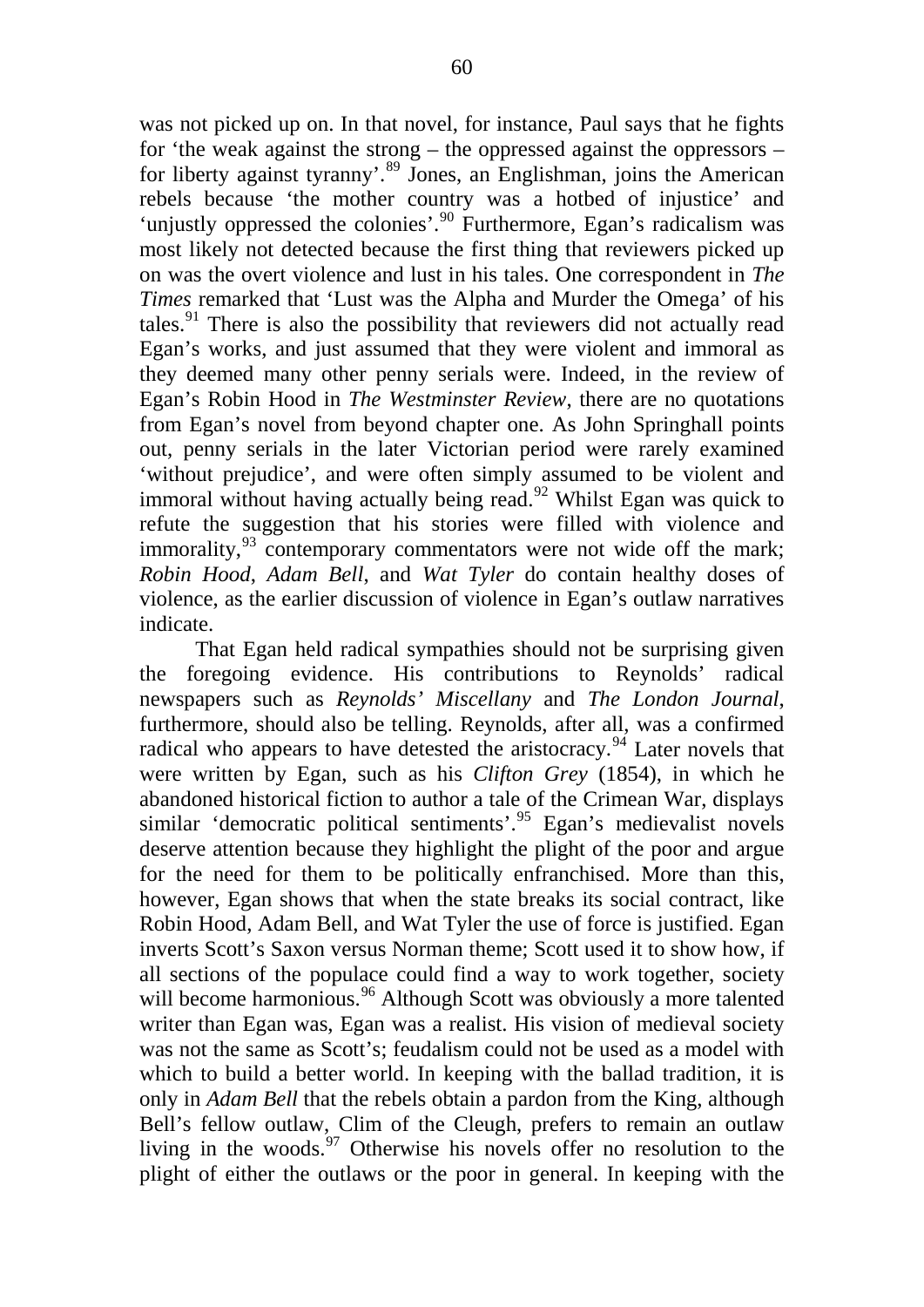ballad tradition,<sup>[98](#page-17-19)</sup> Robin dies in a monastery as a result of the treachery of the Prioress of Kirklees, having all his life 'endeavoured to lift the wretched serfs out of the galling clutches of dire oppression'.<sup>[99](#page-17-20)</sup> In a departure from history, Tyler survives being wounded by the King's guards and is borne swiftly away, there to die peacefully in his bed. Egan ends his novel by musing upon what might have happened had Tyler not been struck down:

They might have tumbled the monarchy into dust, and from the grossest state of slavery and despotism, have sprung into an enlightened and popular form of government, which, if virtuously conducted, is as rightful and trustful in its relations as it is just in its principles. $100$ 

What is needed instead for the poor of both medieval (and Victorian) England is to once again rise up and take power to themselves. According to Egan, monarchical government is equal to slavery, whereas republican government is enlightened. Egan's medievalist novels are therefore a call to arms to the working classes, and his name deserves equal prominence among radical writers as that of his friend and contemporary G. W. M. Reynolds.

#### **Endnotes**

<sup>&</sup>lt;sup>1</sup> Stephen Basdeo is a PhD candidate at Leeds Trinity University and is currently completing his thesis entitled 'The Changing Faces of Robin Hood, c.1700-c.1900'. He has forthcoming publications in *The Bulletin of the International Association for Robin Hood Studies* and *The Cambridge Guide to the Eighteenth-Century Novel*. Stephen's other research interests include the history of crime, and the popular literature of crime such as eighteenth-century criminal biography, 'Last Dying Speeches', and nineteenth-century penny dreadfuls.

<sup>2</sup> Anon. 'Penny Novels' *MacMillan's Magazine* June 1866, 96-105 (p.96).

<sup>3</sup> Pierce Egan, *The Pilgrims of the Thames in Search of the National. With Illustrations by Pierce Egan the Younger* (London: W. Strange, 1838).

<sup>4</sup> See listings on Pierce Egan at Léger-St-Jean, Marie. *Price One Penny: A Database of Cheap Literature, 1837-1860*. [18 June 2015]. Faculty of English, Cambridge [10 February 2016] (http://priceonepenny.info).

<sup>5</sup> J. W. Ebsworth, 'Egan, Pierce James (1814–1880)' rev. Megan A. Stephan in *The Oxford Dictionary of National Biography* (Oxford: Oxford University Press, 2004) [Internet [<http://www.oxforddnb.com/view/article/8578>](http://www.oxforddnb.com/view/article/8578) Accessed 10 Feb 2016].

<sup>6</sup> Stephen Knight, *Reading Robin Hood: Content, Form and Reception in the Outlaw Myth* (Manchester: Manchester University Press, 2015), *Robin Hood: A Mythic Biography* (Ithaca: Cornell University Press, 2003) & *Robin Hood: A Complete Study of the English Outlaw* (Cambridge: Boydell, 1994).

<sup>7</sup> Chris R. V. Bossche, *Reform Acts: Chartism, Social Agency, and the Victorian Novel, 1832-1867* (Baltimore: John Hopkins University Press, 2014).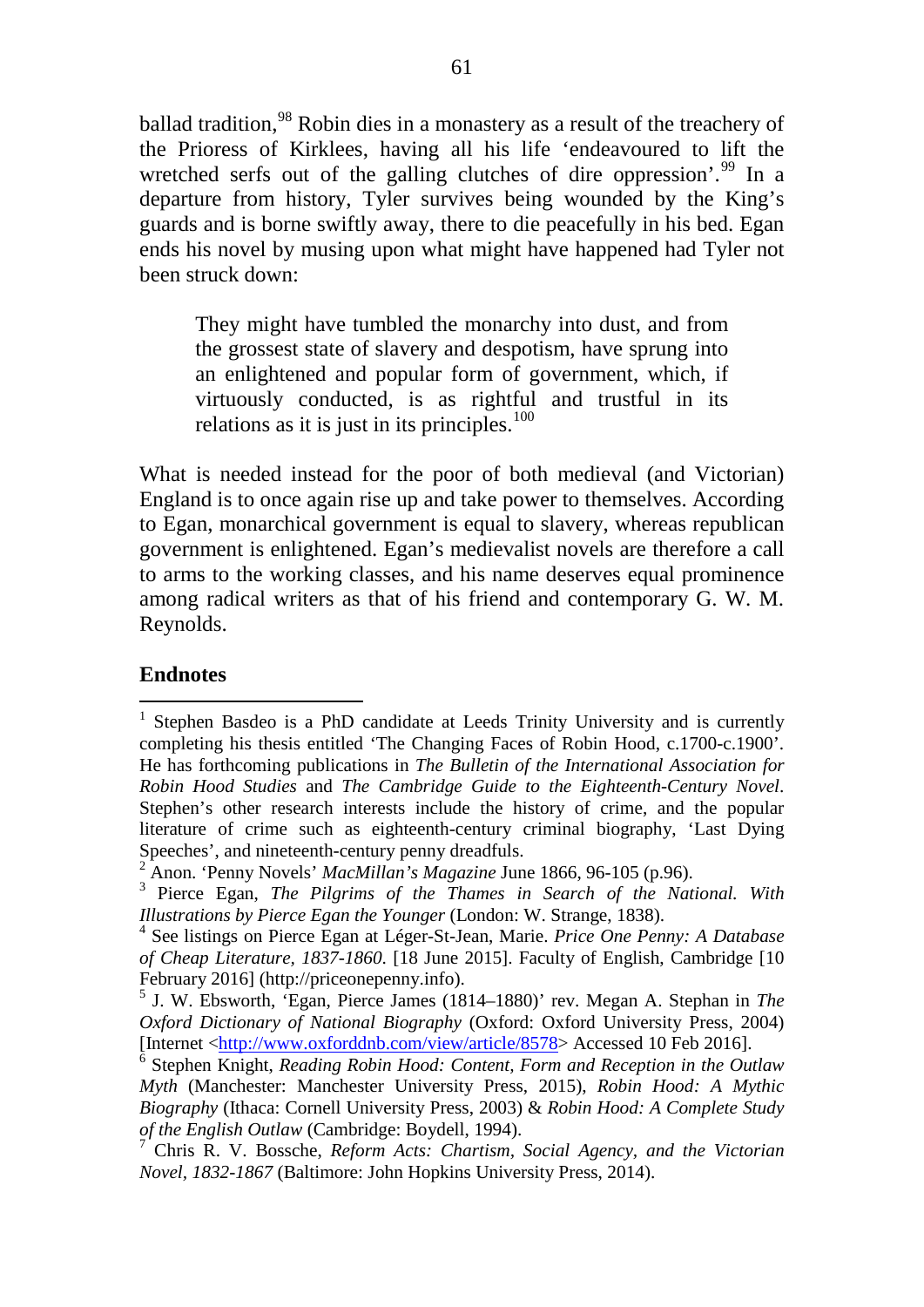8 See Anon '116: Adam Bell, Clim of the Clough, and William of Cloudesly' in *The English and Scottish Popular Ballads* Ed. Francis James Child 5 Vols. (New York: Dover Reprints, 2005), 3: 14-39. For a commentary upon Bell's tale and a translation into modern English see Thomas Hahn's essay 'Adam Bell, Clim of the Clough and William of Cloudesley' in *Medieval Outlaws: Ten Tales in Modern English* Ed. Thomas Ohlgren (Stroud: Sutton, 1998) pp.239-252.

<sup>9</sup> Knight, *Robin Hood: A Mythic Biography*, p.128.

<sup>10</sup> Paul Buhle, *Robin Hood: People's Outlaw and Forest Hero* (Oakland, CA: PM Press, 2011), p.64.

<sup>11</sup> Bossche, *Reform Acts*, p.38.

<sup>12</sup> Anon. 'Penny Novels', p.104.

<sup>13</sup> Knight, *Robin Hood: A Complete Study of the English Outlaw*, p.186.

<sup>14</sup> Walter Scott, *Ivanhoe: A Romance* Ed. Andrew Lang (London: MacMillan & Co. 1910), p.3.

<sup>15</sup> For a discussion of the Norman Yoke see Marjorie Chibnall, *The Debate on the Norman Conquest* (Manchester: Manchester University Press, 1999).

<sup>16</sup> M. A. Thiers, *The History of the Conquest of England by the Normans* Trans. Charles C. Hamilton (London: Whitaker & Co. 1841), p.239.

<sup>17</sup> J. M. Gutch (ed.) *A Lytell Geste of Robin Hode* 2 Vols. (London: Longman, 1847), 1: iii.

<sup>18</sup> Pierce Egan, *Robin Hood and Little John, or The Merry Men of Sherwood Forest* (London: W. S. Johnson, 1840), p.114.

<sup>19</sup> Egan, *Robin Hood*, p.167.

<sup>20</sup> Egan, *Robin Hood*, pp.206-213.

<sup>21</sup> Pierce Egan, *Adam Bell: or, The Archers of Englewood Forest* (London: G. Vickers, c.1847?), p.7.

<sup>22</sup> Pierce Egan, *Wat Tyler, or the Rebellion of 1381* (London: G. Pierce, 1847), p.127.

<span id="page-14-0"></span><sup>23</sup> John Wade, *The Extraordinary Black Book: an exposition of the United Church of England and Ireland; civil list and crown revenues; incomes, privileges, and power, of the aristocracy, privy council, diplomatic, and consular establishments; law and judicial administration; representation and prospects of reform under the new ministry; profits, influence, and monopoly of the Bank of England and East-India Company; with strictures on the renewal of these charters; debt and funding system; salaries, fees and emoluments in courts of justice, public offices, and colonies; lists of pluralists, placemen, pensioners and sinecurists; the whole corrected from the latest official returns, and presenting a complete view of the expenditure, patronage, influence and abuses of the government in church, state, law and representation* (London: Effingham Wilson, 1831), p.209.

<span id="page-14-3"></span><span id="page-14-2"></span><span id="page-14-1"></span><sup>24</sup> Egan, *Robin Hood*, p.191.

<sup>25</sup> Egan, *Adam Bell*, p.1.

<span id="page-14-4"></span><sup>26</sup> Egan, *Wat Tyler*, p.839.

<sup>27</sup> Egan, *Robin Hood*, p.146.

<sup>28</sup> Egan, *Robin Hood*, p.101.

<span id="page-14-5"></span><sup>29</sup> Egan, *Robin Hood*, p.29.

<sup>30</sup> In *Ivanhoe*, when Richard I (disguised as the Black Knight) first meets Friar Tuck, he refers to himself as the Clerk of Copmanhurst. See Scott, *Ivanhoe*, pp.209-225.

<sup>31</sup> Egan, *Robin Hood*, p.107.

<span id="page-14-6"></span><sup>32</sup> Egan, *Robin Hood*, p.142.

<sup>33</sup> Egan, *Adam Bell*, p.2.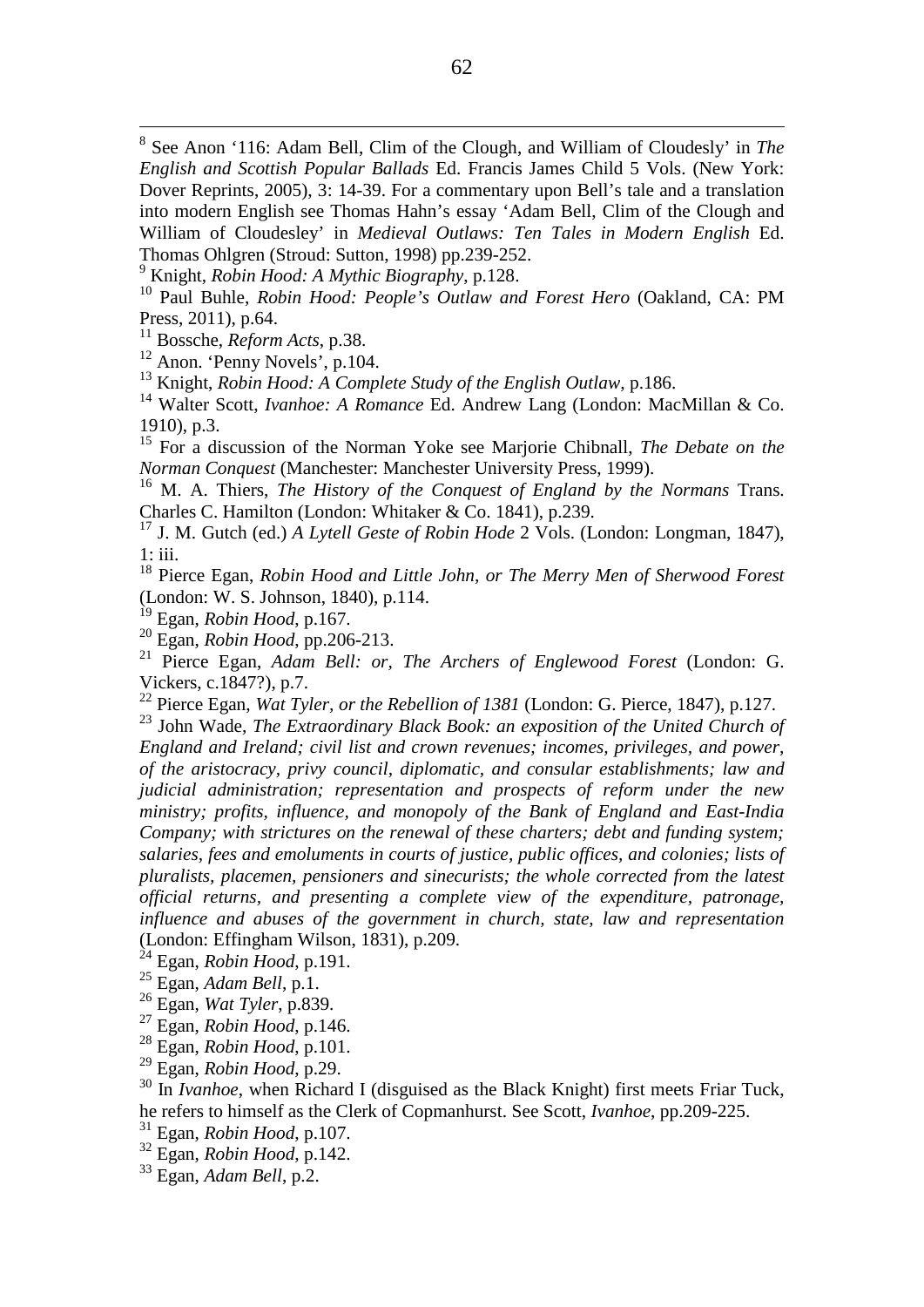<sup>36</sup> The term 'Old Corruption' was 'used by radicals, to mean not one, but a rather wide variety of practices they held to be at the heart of much of what was wrong with Britain's unreformed government'. See W. D. Rubinstein, 'The End of "Old Corruption" in Britain 1780-1860' *Past and Present* No. 101 (1983), 55-86 (p.57).

<span id="page-15-2"></span><span id="page-15-1"></span><sup>37</sup> Margot C. Finn, *After Chartism: Class and Nation in English Radical Politics 1848-1874* (Cambridge: Cambridge University Press, 1993), p.5.

<span id="page-15-5"></span><span id="page-15-4"></span><span id="page-15-3"></span><sup>38</sup> Pierce Egan, *Edward, the Black Prince; or, A Tale of the Feudal Times* (London: W. S. Johnson, n.d. c.1850?), .7.<br><sup>39</sup> Ibid.

<sup>39</sup> *Ibid*. <sup>40</sup> Pierce Egan, *Fair Rosamond: An Historical Romance* (London: W. Barth, 1844), p.15.

<sup>41</sup> Joseph Ritson (ed.) *Robin Hood: A Collection of all the Ancient Poems, Songs, and Ballads* 2 Vols. (London: T. Egerton, 1795), 1: xi-xiii.

<sup>42</sup> Thomas Miller, *Royston Gower; or, The Days of King John* (London: W. Nicholson, n.d. c.1890?), p.7. For a critical commentary on Miller's novel see Stephen Knight, *Reading Robin Hood*, pp.143-186.

<sup>43</sup> Egan, *Adam Bell*, p.4.

<sup>44</sup> Patricia Anderson, *The Printed Image and the Transformation of Popular Culture* (Oxford: Clarendon Press, 1991), p.101.

<sup>45</sup> Egan, *Robin Hood*, p.70.

<sup>46</sup> Egan, *Robin Hood*, p.87.

<sup>47</sup> Egan, *Robin Hood*, p.155.

<sup>48</sup> Egan, *Robin Hood*, p.94.

49See *Rosalind Crone, Violent Victorians: Popular Entertainment in Nineteenth-Century London* (Manchester: Manchester University Press, 2012).

<sup>50</sup> For example, a 'Wat Tyler Brigade' of Chartists was established during the 1840s to draw upon Tyler's anti-authoritarian heritage. See Marc Brodie, 'Free Trade and Cheap Theatre: Sources of Politics for the Nineteenth-Century London Poor' *Social History* 28: 3 (2003), 346-360 (p.348).

<sup>51</sup> Knight, *Robin Hood: A Mythic Biography*, *op cit.*

- <sup>52</sup> Egan, *Robin Hood,* p.98.
- <sup>53</sup> Egan, *Robin Hood*, p.298.

<sup>54</sup> Egan, *Robin Hood*, p.268.

- <sup>55</sup> Egan, *Robin Hood*, p.8.
- <sup>56</sup> Egan, *Robin Hood*, p.viii.
- <sup>57</sup> Egan, *Robin Hood*, pp.38, 39, 47, 98, 190,

<sup>58</sup> Peter Linebaugh, *Stop, Thief! The Commons, Enclosures, and Resistance* (Oakland, CA: PM Press, 2014), p.162.

<sup>59</sup> Robert Southey, *Wat Tyler: A Dramatic Poem* (London: T. Sherwin, 1817), 10. For critical commentaries see Jean Raimond, 'Southey's Early Writings and the Revolution' *Yearbook of English Studies* Vol. 19 (1989), 181-196 and also David M. Craig, *Robert Southey and Romantic Apostasy: Political Argument in Britain, 1780- 1840* (Woodbridge: Boydell, 2007).

<sup>61</sup> Egan, *Wat Tyler*, p.795.

 <sup>34</sup> Egan, *Adam Bell*, p.13.

<span id="page-15-0"></span><sup>35</sup> Miles Taylor, 'Ludd, Ned (fl. 1811–1816)' in *The Oxford Dictionary of National Biography* (Oxford: Oxford University Press, 2004) [Internet [<http://www.oxforddnb.com/view/article/40127>](http://www.oxforddnb.com/view/article/40127) Accessed 6 March 2016]

<sup>60</sup> Egan, *Wat Tyler*, p.539.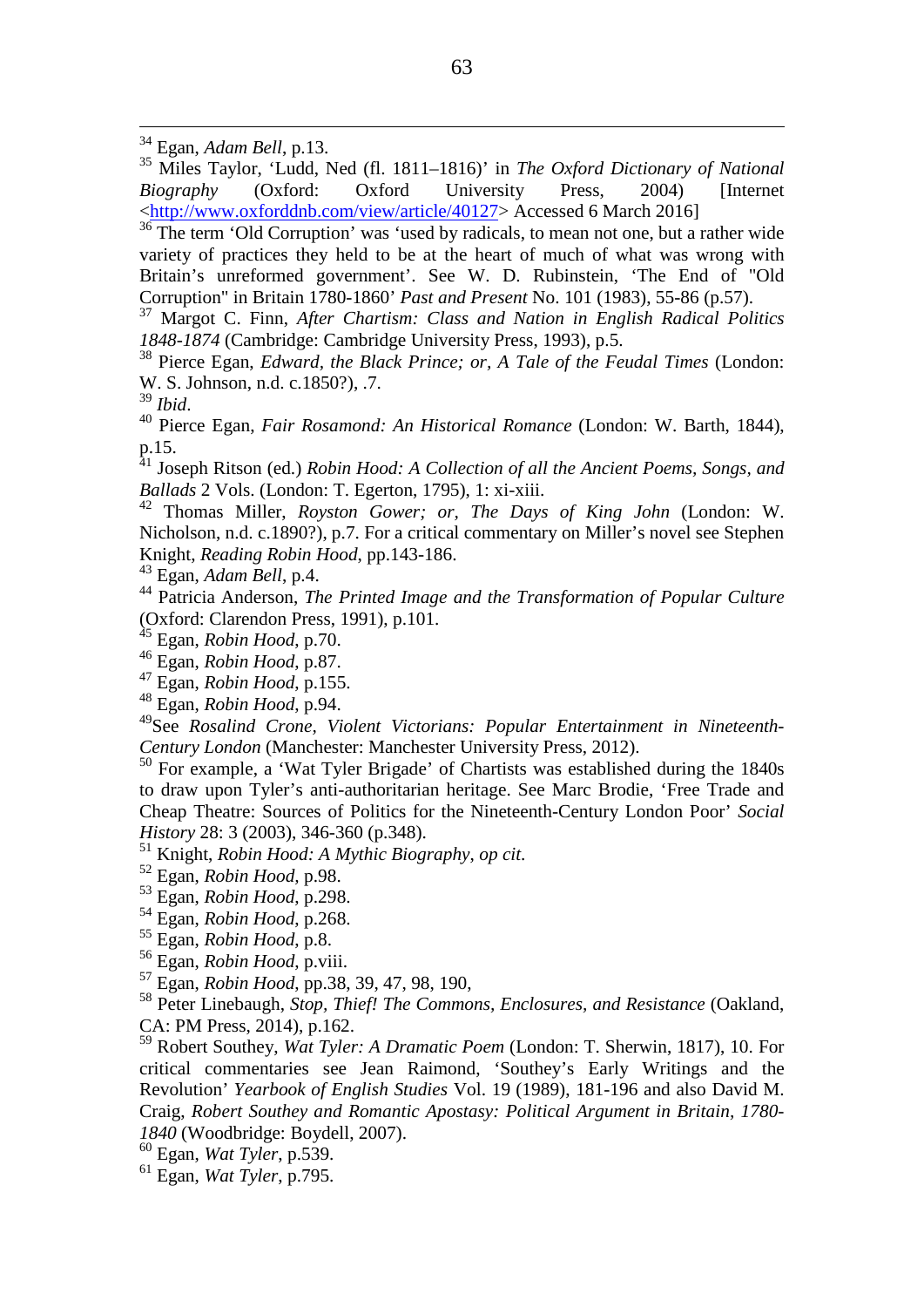<sup>66</sup> Egan, *Wat Tyler*, p.797.

<sup>68</sup> Almost all accounts of the Peasants' Revolt from the sixteenth to the nineteenth century attribute the immediate cause of the rising to this anecdote, although later historians such as G. M. Trevelyan have discredited it. See Lister M. Matheson, 'The Peasants' Revolt through Five Centuries of Rumor and Reporting: Richard Fox, John Stow, and Their Successors' *Studies in Philology* 95: 2 (1998), 121-151.

<sup>69</sup> Egan, *Wat Tyler*, p.861.

<span id="page-16-0"></span><sup>70</sup> Wade, *The Extraordinary Black Book*, p.196.

<sup>71</sup> James C. Holt, *Robin Hood* 2<sup>nd</sup> Edn. (London: Thames and Hudson, 1989), p.183.

<span id="page-16-1"></span><sup>72</sup> Knight, *Robin Hood: A Complete Study of the English Outlaw*, p.186.

<span id="page-16-2"></span><sup>73</sup> *Ibid*. <sup>74</sup> Pierce Egan, *Wat Tyler* (London: W. S. Johnson, 1851).

<sup>75</sup> Louis James, *Fiction for the Working Man* (Oxford: Oxford University Press, 1963), p.22.

<span id="page-16-3"></span><sup>76</sup> Pierce Egan, *Paul Jones, the Privateer* (London: F. Hextall, 1842), p.iii.

<span id="page-16-4"></span><sup>77</sup> *Robin Hood and Little John* was reprinted several times: London: W. S. Johnson, 1850; London, n.p. 1852; New York: McGloughlin Bros, n.d. c.1870; London: J. Dicks, 1896; London: E. Harrison, n.d. c.1870.

<span id="page-16-6"></span><span id="page-16-5"></span><sup>78</sup> *Wat Tyler* was reprinted several times: London: F. Hextall, 1841; F. Hextall, 1842; London, n.p. 1845; G. Pierce, 1846; London: G. Pierce, 1850; W. S. Johnson, 1851.

<span id="page-16-7"></span><sup>79</sup> *Adam Bell* was reprinted three times: London: F. Hextall, 1842; G. Vickers, n.d. c.1847; G. Purkiss, n.d. c.1850.

<span id="page-16-8"></span><sup>80</sup> Anon. 'Penny Novels', *op cit.*

<sup>81</sup> Anon. 'Penny Novels', p.104.

<sup>82</sup> Anon. 'Modern Perversions' *The Westminster Review Vol. XXXIII* (London: Henry Hooper, 1840), p.425.<br><sup>83</sup> Ibid.

<sup>84</sup> See Brian Maidment, *Dusty Bob: A Cultural History of Dustmen, 1780-1870* (Manchester: Manchester University Press, 2007).

 $85$  Anon, 'Modern Perversions', p.425.

<sup>86</sup> See Lauren Gillingham, 'Ainsworth's "Jack Sheppard" and the Crimes of History' *SEL Studies in English Literature, 1500-1900* 49: 4 (2009), 879-906.

<sup>87</sup> See Stephen Basdeo, 'Robin Hood: A Tale of the Olden Time (1819)' in *The Cambridge Guide to the Eighteenth-Century Novel* (Cambridge: Cambridge University Press, 2016) **[FORTHCOMING].**

<sup>88</sup> Anon. *Robin Hood: A Tale of the Olden Time*, 2 Vols. (Edinburgh: Oliver & Boyd, 1819), 2: 221.

<sup>89</sup> Egan, *Paul Jones*, p.214.

<sup>90</sup> Egan, *Paul Jones*, pp.540-541.

<sup>91</sup> Pierce Egan, 'To the Editor of The Times' *The Times* 23 October 1861, p.4.

<sup>92</sup> John Springhall, 'Pernicious Reading? The Penny Dreadful as Scapegoat for Late Victorian Juvenile Crime' *Victorian Periodicals Review* 27: 4 (1994), 326-349 (p.346).

 $93$  Egan, 'To the Editor of The Times', p.4.

 <sup>62</sup> Egan, *Wat Tyler*, p.835.

<sup>63</sup> Bossche, *Reform Acts*, p.23.

<sup>64</sup> Egan, *Wat Tyler*, p.799.

<sup>65</sup> Egan, *Wat Tyler*, p.862.